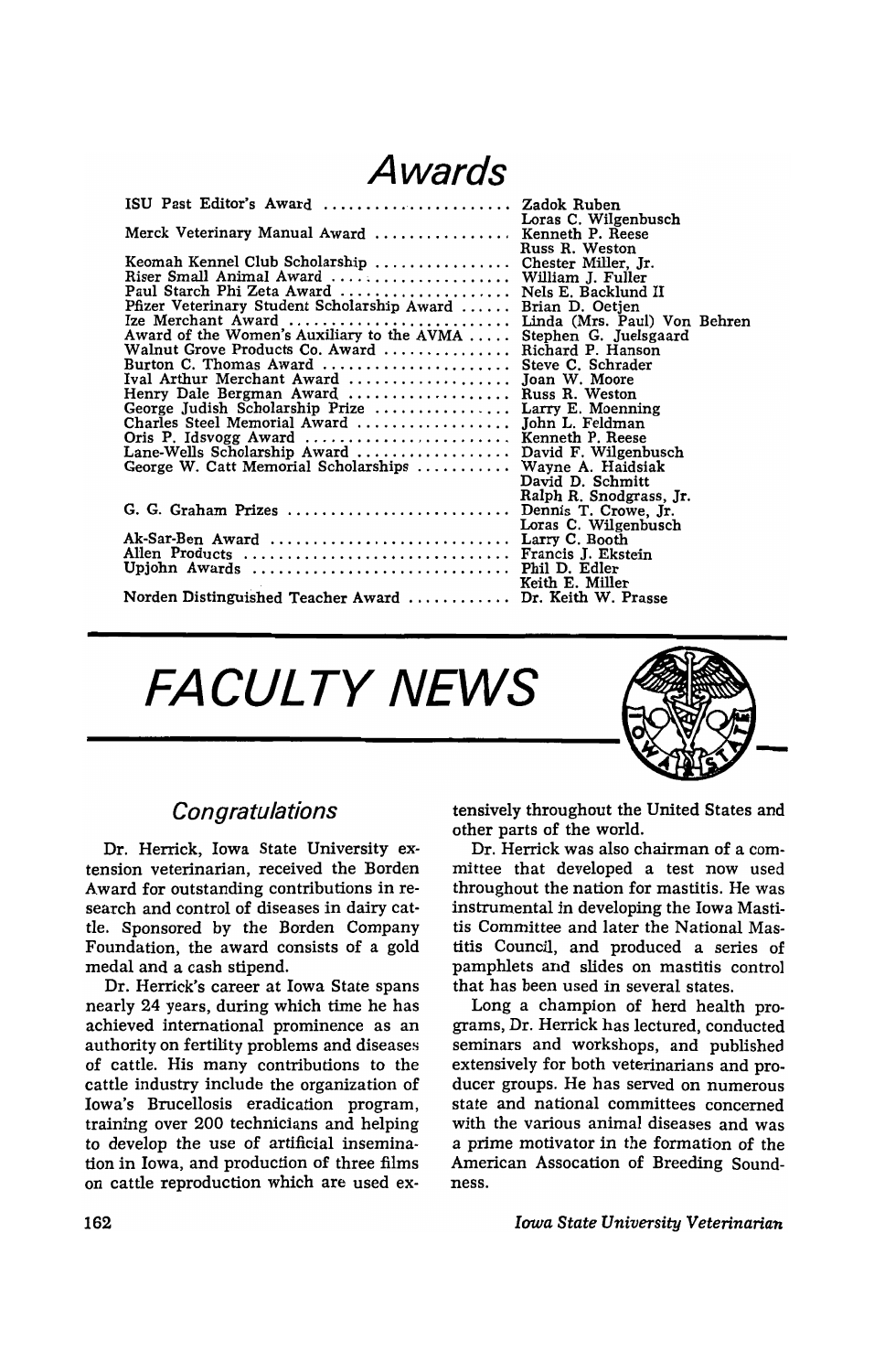Dr. Herrick is a member and past president of both the IVMA and AVMA, chairman of the National Association of Extension Veterinarians, chairman of the U. S. Animal Health Institute's Infectious Diseases of Cattle Committee, and a member of the American Association of Bovine Practitioners and National Association of Artificial Breeders.

Congratulations are in order to Dr. William Van Meter, Veterinary Physiology and Pharmacology for being selected for Cardinal Key, to Dr. Richard Seagrave, Biomedical Engineering, for being selected for Cardinal Key, and to Dr. David L. Graham, Veterinary Pathology for being selected as a Professor of the Year.

Congratulations to Dr. Keith W. Prasse, Veterinary Pathology, for being a recipient of the Norden Distinguished Teacher Award.

Congratulations to Dr. Joe Sexton. Dr. Sexton was the winner in the Men's Division of the AVMA Golf Tournament.

Congratulations are in order to Dr. R. W. Dougherty who was elected president of the American Association of Veterinary Nutritionists. Dr. Dougherty will represent AAVN at the Second World Congress of Animal Nutrition in Madrid, Spain.

Advanced Degrees Received Summer **Quarter** 

- Dr. C. B. Chastain-M.S. in Veterinary Clinical Sciences
- Mr. Paul Sorenson-M.S. in Biomedical Engineering
- Dr. Robert Carithers-Ph.D. in Biomedical Engineering and Veterinary Clinical Sciences
- Mr. David Carroll-Ph.D. in Biomedical Engineering
- Dr. Dennis Elsberry-Ph.D. in Veterinary Pathology
- Mr. Charles Meyer-Ph.D. in Biomedical Engineering

Dr. D. L. Baker, Associate Dean, College of Veterinary Medicine, attended a House sub-committee hearing on the health appropriations for the fiscal year in 1973 in Washington, D.C.

Dr. J. S. Bal, Associate Professor, Veterinary Anatomy, presented a seminar entitled "Comparative Anatomy of the Fetal Membranes of the Domestic Animals: Gross, Microscopic and Fine Structure and Their Classifications" at Punjab Agricultural University, Punjab, India, during the month of July.

Dr. R. A. Ball, Associate Professor, Veterinary Medical Research Institute, attended the North Central Conference of Veterinary Laboratory Diagnosticians and Poultry Disease Conference at Purdue University, June 6-8, 1972.

Dr. John D. Berthelsen, Extension Veterinary Medicine, attended the National Feeder Pig Show in West Plains, Missouri, June 1-3, 1972; and the North Central Conference of Veterinary Laboratory Diagnosticians and Poultry Disease Conference at Purdue University, June 5-9. He also attended the George A. Young Conference on Advances in Swine Repopulation at the University of London, Nebraska, August 1, 1972.

Dr. W. H. Brockman, Associate Professor, Biomedical Engineering, presented a short course on electricity and neurophysiology at Medtronic, Inc., Minneapolis, Minnesota, March 21.

Helen K. Brown, Instructor, Veterinary Pathology. attended the Technicon Symposium on Continuing Education in Histopathology in Kansas City, Kansas, September 28-30, 1972.

Dr. L. N. Brown, Associate Professor, Veterinary Diagnostic Laboratory, presented a paper entitled "The Response of Calves to Experimental or Natural Field Infections by *Haemophilus somnus* as Determined by the Complement Fixation Test" at the North Central Conference of Veterinary Laboratory Diagnosticians and Poultry Disease Conference, Lafayette, Indiana, June 6, 1972.

Dr. D. L. Carson, Associate Professor. Biomedical Engineering, attended the an-

*Issue No.3, 1972*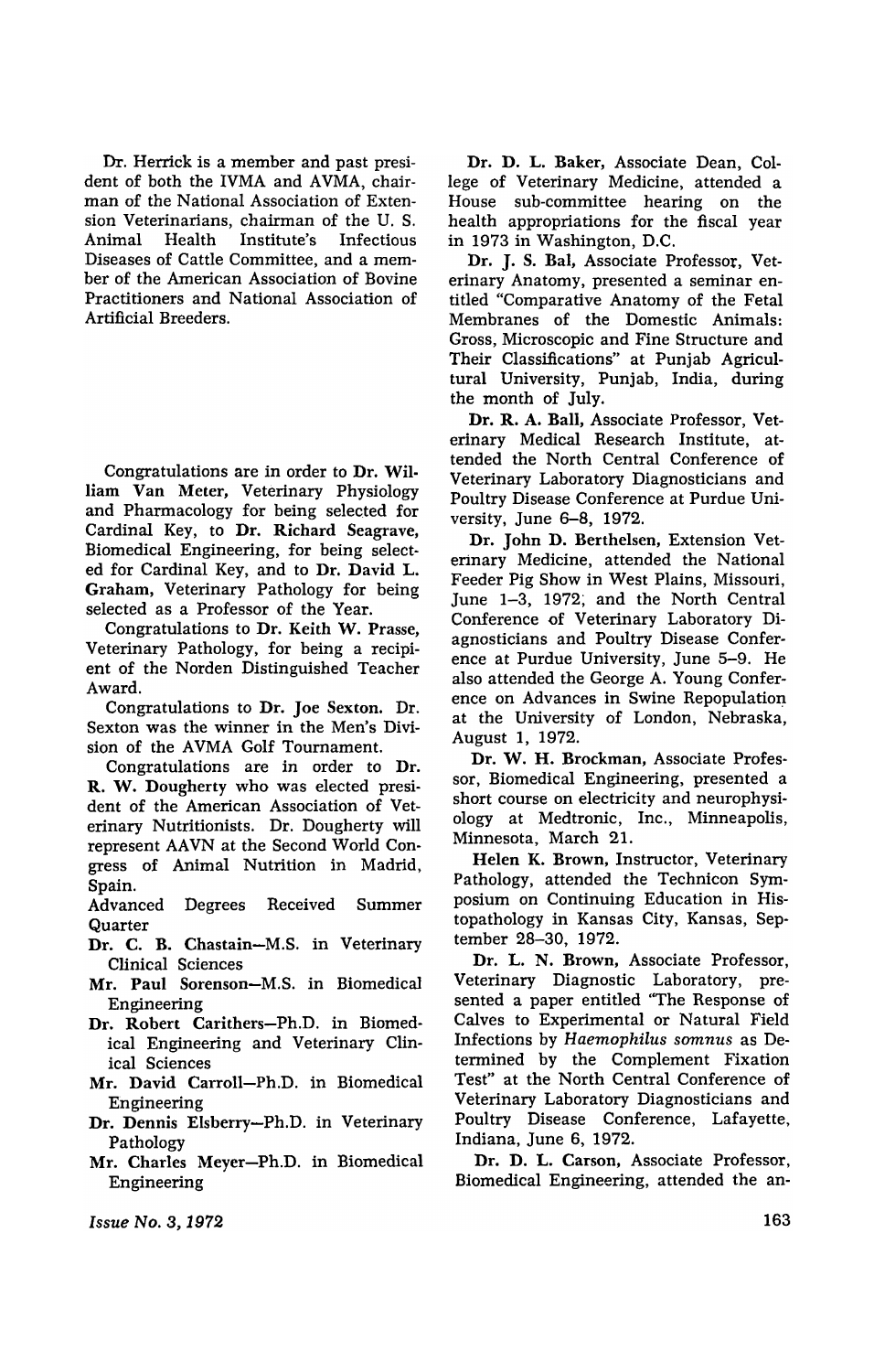nual conference of the Association for Advancement of Medical Instrumentation April 23-27, 1972, in Las Vegas, Nevada. He also attended the 8th Annual Rocky Mountain Bioengineering Symposium in Omaha, Nebraska, May 1-3, 1972.

Dr. R. C. Dillman, Associate Professor, Veterinary Diagnostic Laboratory, and Dr. L. N. Brown, Associate Professor, Veterinary Diagnostic Laboratory, addressed the District III Meeting of the Nebraska Veterinary Medical Association on "Beef Cattle Problems" in Laurel, Nebraska, April 20, 1972. Dr. Dillman also presented a paper entitled "Laryngitis in Calves and Its Relationship to the *Haemophilus somnus Complex"* at the North Central Conference of Veterinary Laboratory Diagnosticians, Purdue University, Lafayette, Indiana, June 6, 1972. In Lincoln, Nebraska, September 7, 1972, he presented another paper entitled "Bovine Rabies: An Insidious Source of Human Exposure" at the Fourteenth Annual Midwest Interprofessional Seminar on Diseases Com· mon to Animals and Man.

Dr. B. J. Edmundson, Instructor, Veterinary Microbiology, attended a symposi- .um on mycotoxins and mycotoxicoses at the University of Missouri, May 8, 1972.

Dr. Richard L. Engen, Associate Professor, Veterinary Physiology and Pharmacol· ogy, presented a paper entitled "Influence of Calcium, Sialic Acid and pH on Surface Tension Measurement of Lung Surfactant" at the American Physiological Society Meeting, Pennsylvania State University, August 29, 1972.

Dr. M. L. Frey, Associate Professor, Veterinary Medical Research Institute, assisted the American Association of Avian Pathologists with the teaching of a short course on Avian Mycoplasmosis. The course was held at the University of California, Davis, March 19-23. He also presented two talks on Bovine Respiratory Diseases in Cattle at the Wisconsin Veterinary Medical Association's summer meeting, Whitewater, Wisconsin, June 23, 1972.

Dr. R. D. Glock. Assistant Professor, Veterinary Pathology, presented a seminar entitled "The Pathogenesis Of Swine Dysentery" to personnel at the Armour-Baldwin Laboratories, Omaha, Nebraska, March 23,1972 and a paper with the same title at the Second International Congress of the International Pig Veterinary Society at Hannover, Germany, May 23, 1972.

Dr. D. L. Graham. Assistant Professor, Veterinary Pathology, presented a paper entitled "Inclusion Body Disease of Falcons" at the 1972 Wildlife Disease Association annual meeting at the University of Michigan, June 14, 1972.

Dr. Mary H. Greer, Assistant Professor, Biomedical Engineering, attended the Steroscan Colloquium and the Workshop on Biological Specimen Preparation of the Fifth Annual Scanning Electron Microscope Symposium in Chicago, Illinois, April 23-27. Dr .Greer also participated in the Fifth European Congress on Electron Microscopy held at the University of Manchester, Manchester, England, September 5-9, 1972.

Dr. D. L. Harris, Assistant Professor, Veterinary Microbiology, presented a paper entitled "Inoculation of Specific Pathogen-Free and Germ-Free Pigs with *Treponema hyodysenteriae* and *Vibrio coli"* at the annual meeting of the American Society for Microbiology in Philadelphia, Pennsylvania, April 25, 1972. He also lectured to the junior Veterinary Students at the University of Minnesota on "Bacterial Enteric Diseases of Swine" on May 4. At the Second International Congress of the International Pig Veterinary Society at Hannover, Germany, May 23, 1972, Dr. Harris presented a paper entitled "Reproduction of Swine Dysentery with Pure Cultures of *Treponema hyodysenteriae."* He also attended the "Second International Symposium on Intestinal Microflora" at the University of Missouri, June 4-6, 1972.

Dr. John B. Herrick, Extension Veterinarian, served on the Board of Directors of the Livestock Conservation Inc. at their annual meeting in Indianapolis, Indiana, April 23-25, 1972, and presented a paper on preconditioning. He also attended the Animal Health Institute Annual Meeting in Newport Beach, California, April 30, and presented a paper entitled "Trends in

*Iowa State University Veterinarian*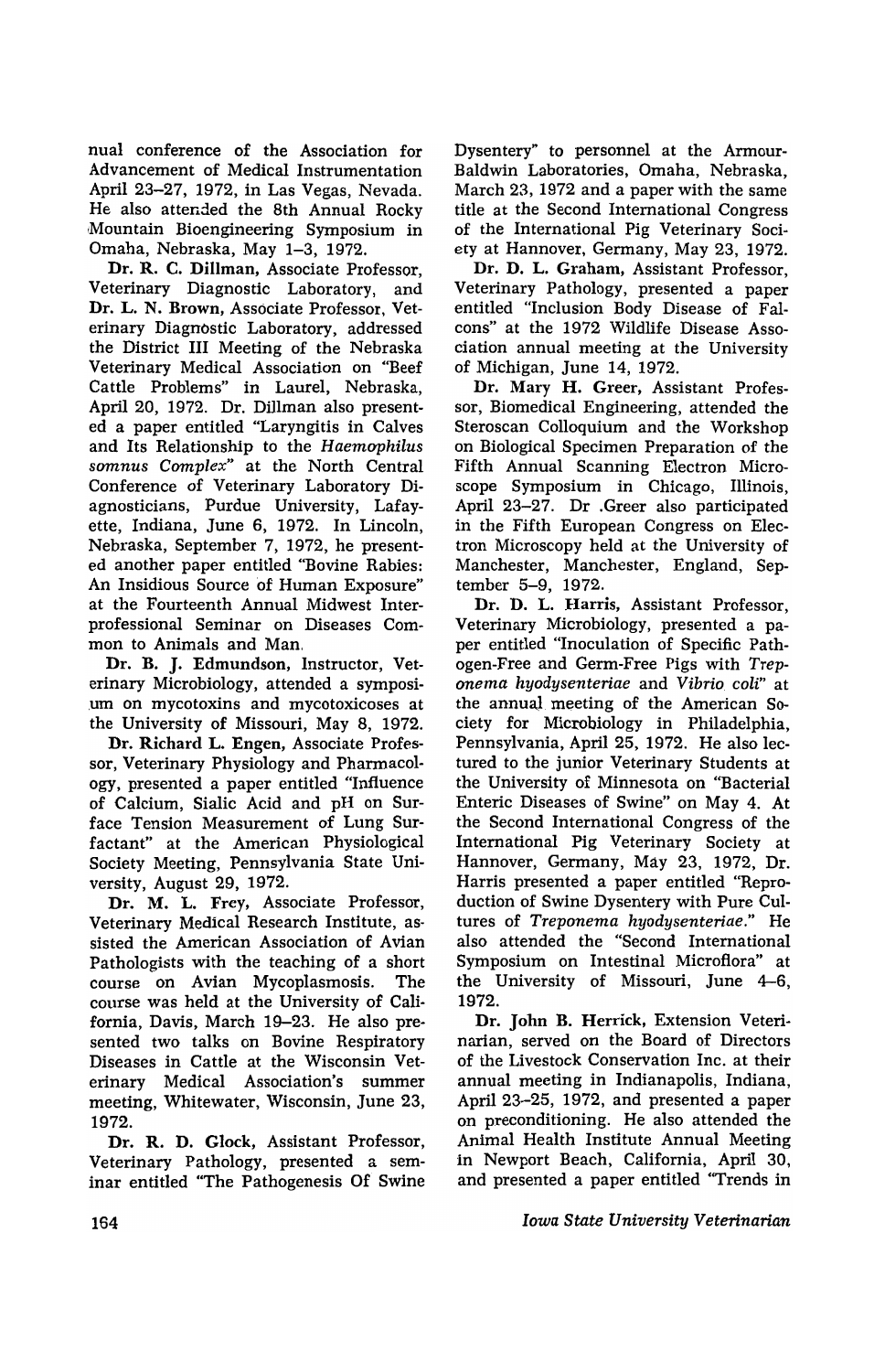Veterinary Medicine." In Kalamazoo, Michigan, June 13, 1972, Dr. Herrick presented a lecture entitled "The Veterinarian and Prescription Drugs" to the Upjohn staff. On August 21, he presented a paper, "Interstate Movement of Semen," to the National Association of Animal Breeders, Arlington Heights, Illinois.

Dr. M. S. Hofstad, Acting Associate Director, Veterinary Medical Research Institute, represented the National Institutes on Health Training Grant Committee on a site visit for the National Institute of Allergy and Infectious Diseases, Cornell University, August 8, 1972. Dr. Hofstad also attended the North Central Conference of Veterinary Laboratory Diagnosticians and Poultry Disease Conference at Purdue University, June 7-8.

William J. Hubbard, Predoctoral Fellow, Veterinary Medical Research Institute, presented a paper entitled "Immunochemical Characterization of *Ascaris su*um Pseudocoelomic Fluid Antigens" at the annual meeting of the Southwest Association of Parasitologists, University of Oklahoma Biological Station, Lake Texoma, April 14, 1972.

Dr. Norman E. Hutton, Associate Professor, Veterinary Medical Administration, presented a report on the design of a National Center for Animal Disease Surveillance to the Animal Health Committee of the National Academy of Sciences in Washington, D.C., April 4, 1972. Dr. Hutton lectured at the United States Department of Agriculture Veterinary Administrator Development Program held at N.A.D.L. May 30 to June 2, 1972. Dr. Hutton also presented three papers entitled "Data Retrieval Systems for Anima1 Disease Information," "A Currentawareness System for Veterinary Medical Literature," and "Biological Computing in Veterinary Medical Research" at the International Summer School on Computers and Research in Animal Nutrition and Veterinary Medicine, Elsinore, Denmark, August 13-26, 1972.

Dr. Rodney H. Ingraham, Assistant Professor, Veterinary Physiology and Pharmacology, presented a paper entitled "Estiamists meeting, University of Texas South-

*Issue No.3, 1972* 

Holstein Cows Due to Adverse Temperature and Humidity in Tropical and Subtropical Climates" at the Sixth International Biometeorological Congress, Nordwijk, Netherlands, September 5, 1972.

Dr. E. L. Jeska, Associate Professor, Vetterinary Medical Research Institute, attended the annual meetings of the American Association of Immunologists in Atlantic City, New Jersey, April 9-14, 1972. Dr. Jeska presented a commemorative address entitled "Immunoparasitology Since 1947 and Future Prospects" at the Silver Anniversary Conference of the American Institutes for Biological Sciences, Minneapolis, Minnesota, August 29, 1972.

Dr. C. J. Johanns, Assistant Professor, Veterinary Clinical Sciences, attended the Summer Meeting of the National Mastitis Council in Milwaukee, Wisconsin, August 20-22, 1972.

H. David Kay, Graduate Fellow, Veterinary Microbiology, attended the "Federation of American Societies for Experimental Biology" annual meeting in Atlantic City, New Jersey, April 9-14, 1972.

Mr. Gary Krull, Media Associate, Biomedical Communication, Dr. D. L. Graham, Assistant Professor, Veterinary Pathology, and Dr. Daniel J. Hillman, Assistant Professor, Veterinary Anatomy, traveled to Kansas City on May 26 to observe the use of closed circuit television in the School of Medicine.

Dr. R. L. Lundvall, Professor, Veterinary Clinical Sciences, attended a conference on Venezuelan equine encephalomyelitis, organized by the Jensen-Salsberry Laboratories of Kansas City in cooperation with the American Association of Equine Practitioners, June 7-8, 1972. Dr. Lundvall presented papers on "Surgical Procedures for Cribbing", "Common Eye Problems" and "Traumatic Injuries" at the Minnesota Veterinary Medical Association meeting, July 7-9, 1972.

Dr. James H. Magilton. Professor and Acting Head, Veterinary Anatomy, Dr. B. H. Skold, Associate Professor, Veterinary Anatomy and Dr. J. R. Carithers, Assistant Professor, Veterinary Anatomy, attended the American Association of Anatimists meeting, University of Texas South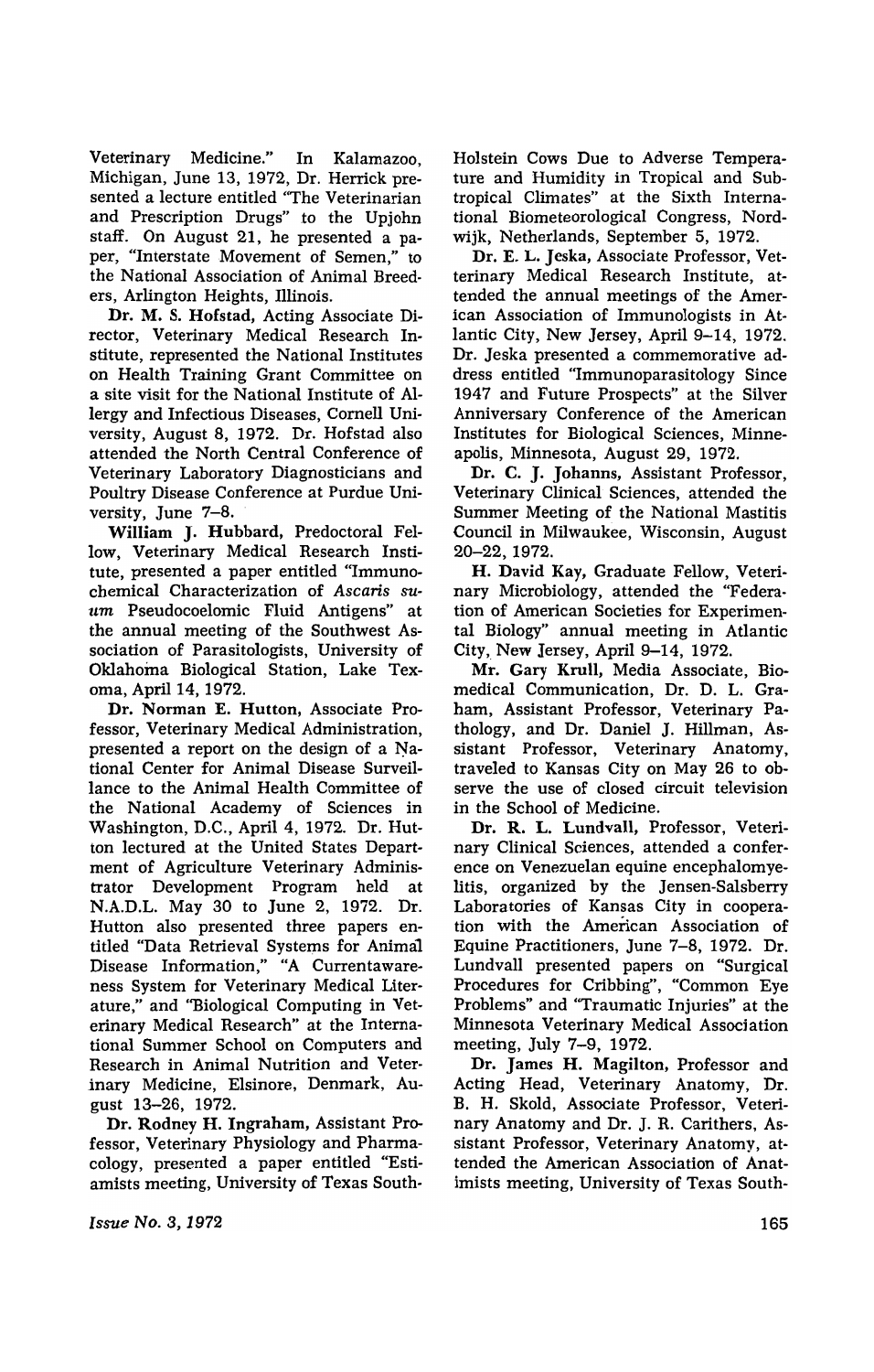western Medical School, Dallas, Texas, April 3-6, 1972.

Dr. C. J. Marc, Associate Professor, Veterinary Microbiology, presented a paper entitled "Isolation and Characterization of Herpesvirus of Falcons" at the Wildlife Disease Conference, University of Michigan, Ann Arbor, Michigan, June 13, 1972. He also presented two papers at the Seventh Foreign Animal Diseases Seminar, June 22. They were entitled, "East Coast Fever" and "Ephemoral Fever".

Dr. James J. O'Toole, Associate Professor, Veterinary Diagnostic Laboratory, attended a conference on environmental Protection Agency offices, Washington, D. C., March 15-18.

Dr. Phillip T. Pearson, Professor, Veterinary Clinical Sciences, presented a three day lecture, demonstration and laboratory course on "Orthopedic Surgery" to the Arizona Veterinary Medical Association, University of Arizona Medical School, Tucson, Arizona, March 27-31. He also visited the National Institutes of Health, Department of Agriculture, United States Army and Iowa Senators and Congressmen in Washington, D.C., August 16-18, 1972.

Leon N. D. Potgieter, Instructor, Veterinary Microbiology, presented a lecture on "Mycoplasma" in the Department of Microbiology, Veterinary College, Auburn University, September 28, 1972.

Dr. G. A. Potter, Associate Professor, Biomedical Engineering, attended the 5th Annual Briefing Conference of the U. S. Patent Office in Washington, D. C., April 16-17, 1972. He also presented a paper entitled "End-Point Control Using Head Orientations" at the Fourth International Symposium on External Control of Human Extremities, Dubrovnik, Yugoslavia, August 28, 1972.

Dr. F. K. Ramsey, Distinguished Professor and Head, Veterinary Pathology, presented a seminar on "Lightning Diagnosis" to the Southwestern Wisconsin Veterinary Medical Association in Dodgeville, Wisconsin, April 26, 1972.

Dr. R. F. Ross, Associate Professor, Veterinary Medical Research Institute, attended the American Society for Microbiology annual meeting in Philadelphia, April 25, 1972, and presented a paper entitled "Acholeplasmas in Swine". He also participated in the NCR 64 Technical Committee meeting on Mastitis-Metritis-Agalactia in Sows held in East Lansing, Michigan, April 27, 1972. Dr. Ross also presented a paper entitled "Mycoplasma hyosynoviae arthritis in swine" at the Second International Pig Veterinary Society at Hannover, Germany, May 23, 1972. He also attended the NIH Regional meeting in Minneapolis, Minnesota, September 27-29, 1972.

Dr. R. C. Seagrave, Professor and Chairman, Biomedical Engineering, presented a paper entitled "The Frontiers of Biomedical Engineering" at the 3M Central Research Seminar, Minneapolis, Minnesota, March 21. He also gave an invited lecture on "Chemical Engineering Research in Biomedicine" at the Chemical Engineering Division Seminar, Argonne National Research Laboratory, Chicago, Illinois, March 30, 1972. Dr. Seagrave also presented a paper entitled "A Model of Infant Thermoregulation" at the Division of Industrial and Engineering Chemistry at a meeting of the American Chemical Society.Congratulations are in order to Dr. Seagrave for being selected for Cardinal Key.

Dr. Vaughn A. Seaton, Professor and Head, Veterinary Diagnostic Laboratory, attended the Executive Advisory Committee Meeting of the American Association of Veterinary Laboratory Diagnosticians, Gravois Mills, Missouri, August 18-19.

H. M. Stahr, Assistant Professor, Veterinary Diagnostic Laboratory, attended a symposium sponsored by the University of Missouri Medical School and Veterinary College on Aflatoxicoses, May 8, 1972. He also presented a paper entitled "Determination of Lead in Animal Tissues" at the First Chicago Spectroscopy Forum at Illinois Benedictine College, Lisle, Illinois, June 6, 1972.

The 9th Annual Rocky Mountain Bioengineering Symposium was held in Omaha, Nebraska, May 1-3, 1972. Several members of the Biomedical Engineering Program attended' and participated;